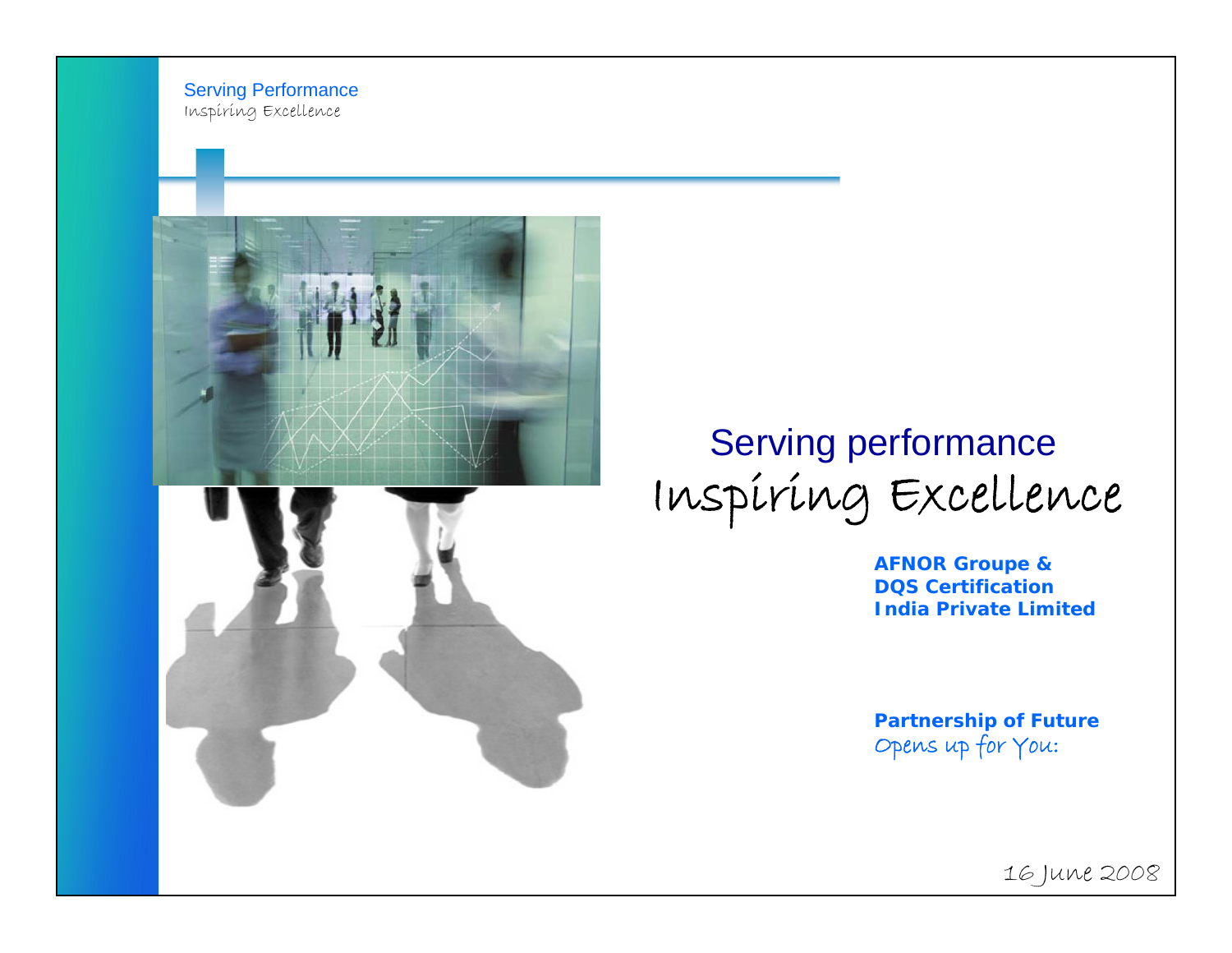





Serving performance...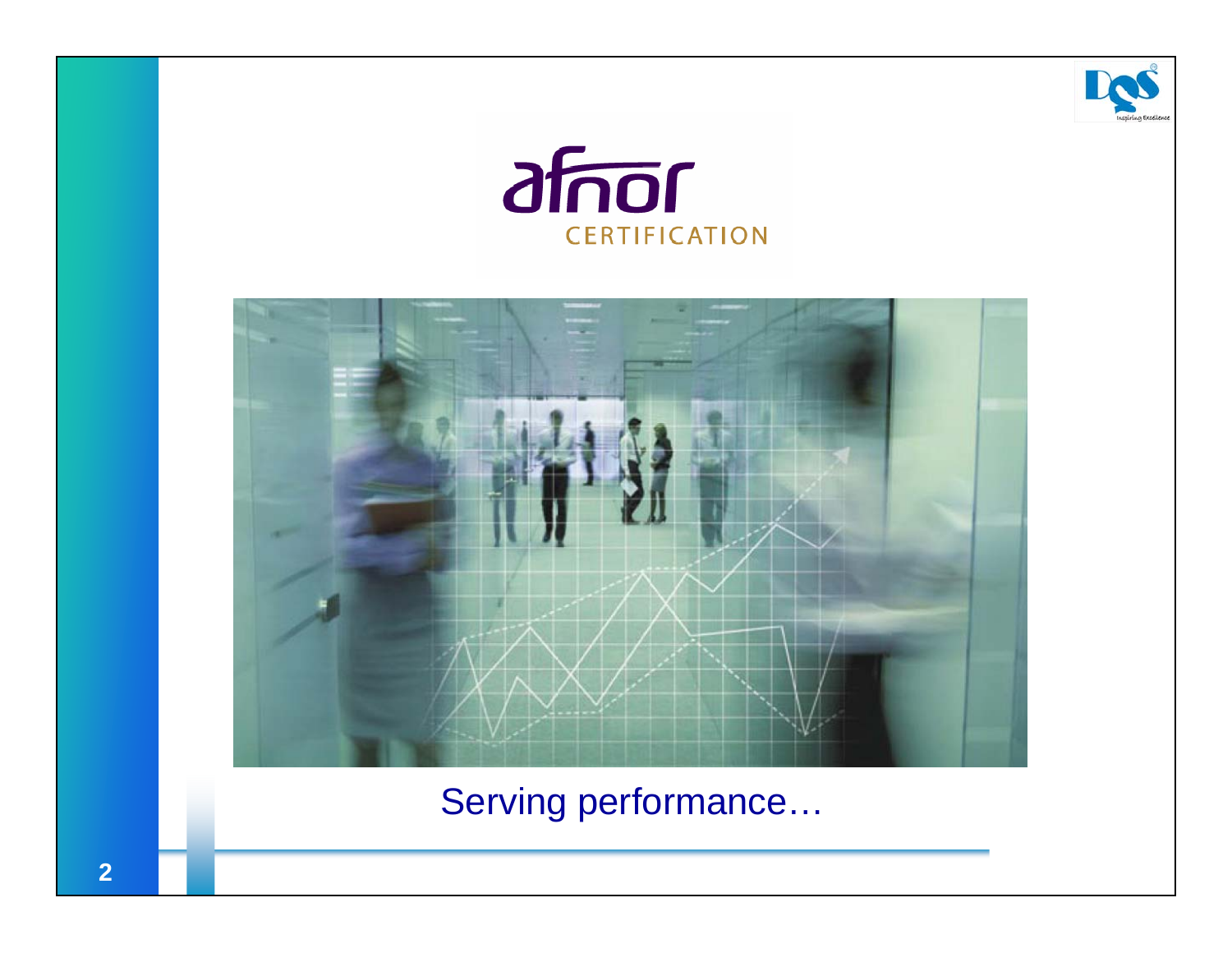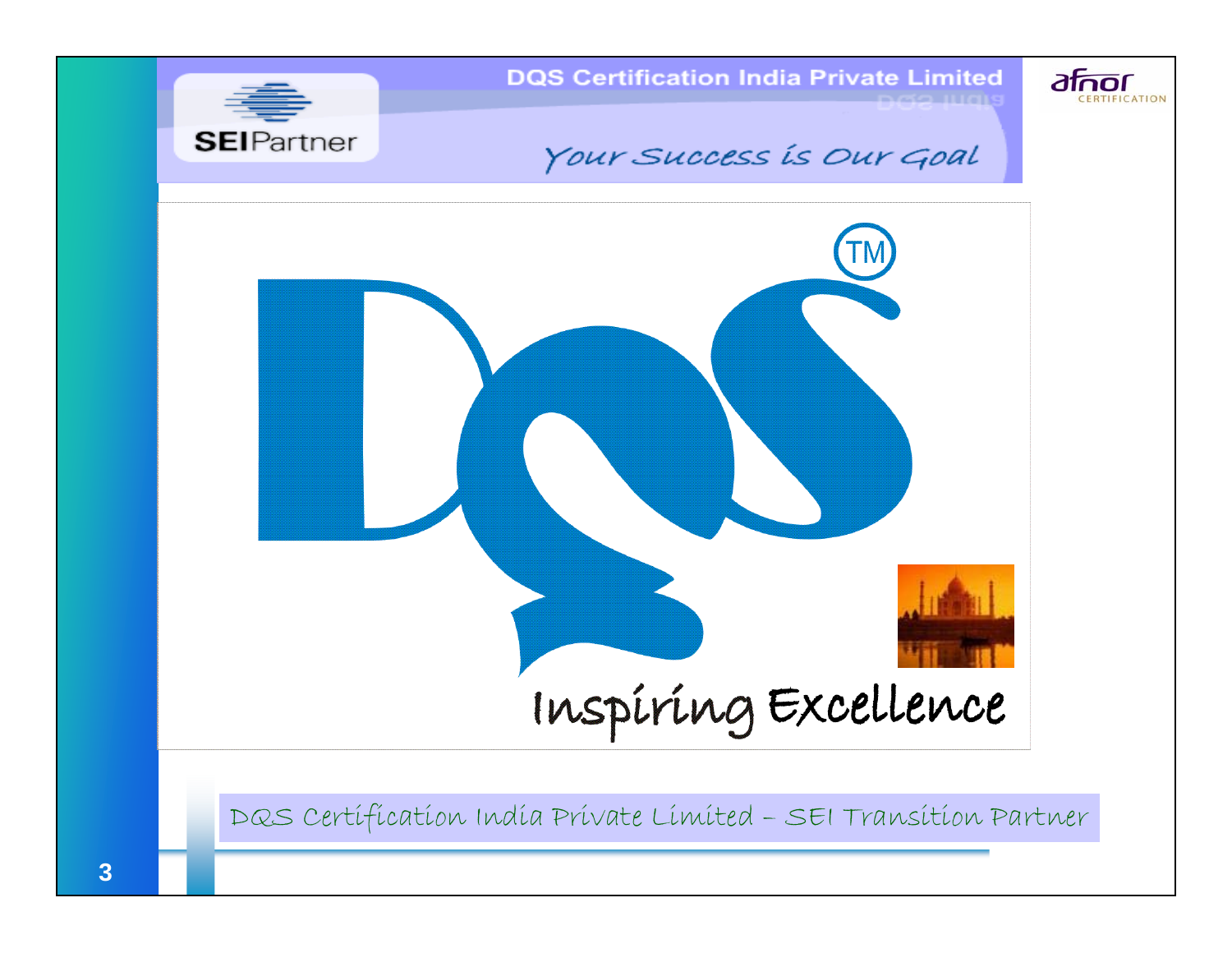#### **AFNOR Groupe – Four Business Divisions**:





European (CEN) International (ISO)

AFNOR members

International Relationship













**Assessment& Certification**

QHSE Management **Services** Product**Competencies** Private standard

**Sandization Standard andbook sales**

> **Sectorial** JobInformation & intelligence

Boutique AFNOR **27500 experts 124000 references 10000 trainees 65000 sites certified**

**OHSE Services Product Metrology** 

Audit

**Training**

**4**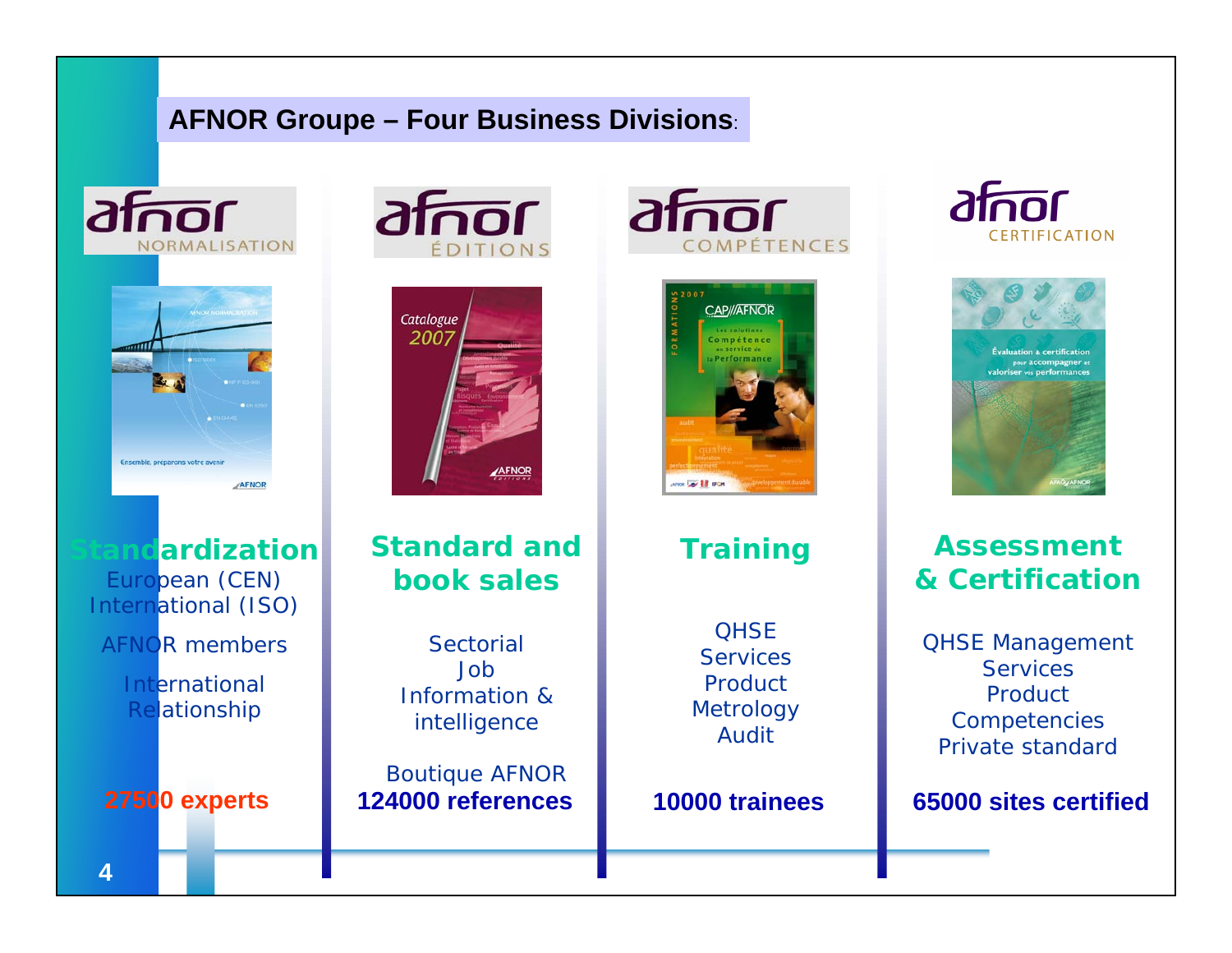**South AfricaAlgeria Germany Bulgaria China KoreaUSA FranceIndiaIndonesiaIranItaly Ivory Coast Japan LebanonMalaysia MoroccoPakistanRomaniaRussiaSlovakiaU.K.USATaiwanThailand**

### Worldwide 30 international subsidiaries – Wherever you are.



**5**

**Vietnam**

**Tunisia**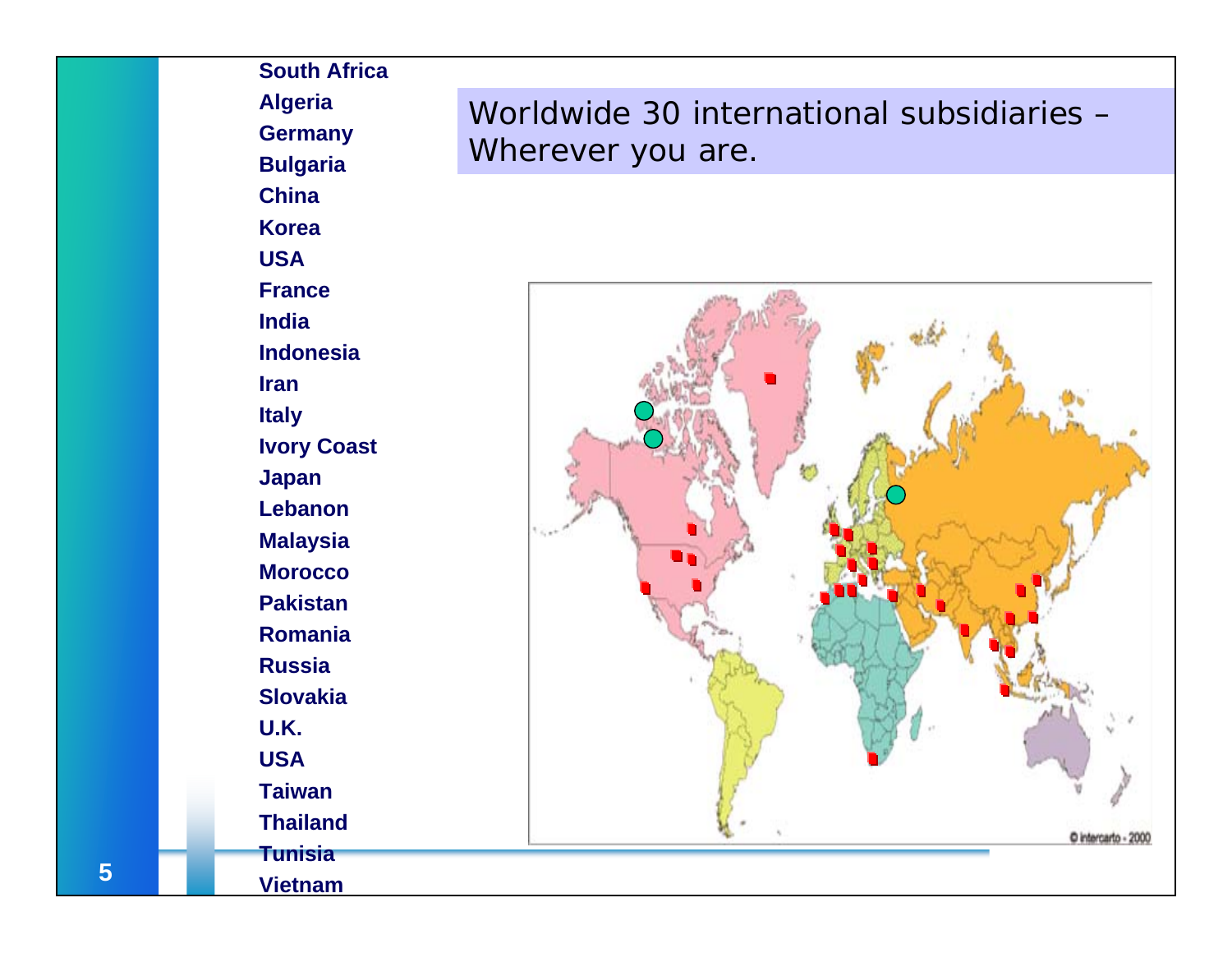#### *Our Service Spectrum:*



#### **GENERIC**

- **ISO 9000**
- **ISO 14001**
- П **OHSAS 18001**
- П **Quality-Safety -Environment Evaluating Inspection**



#### **SECTOR-RELATED**



- **Automotive – TS 16949**
	- **Food – IFS , BRC, ISO 22000, HACCP**
- **Information technologies – ISO 27000, ISO 20000**
- **Transports – Railways - IRIS**
- **Health – Medical Devices – ISO 13485**
- **Defense/Aeronautics – AS 9100**
- **Regulated Products**
- **Forestry- Wood**

## > MANAGEMENT

#### **CMMI ®**

- **AFAQ ISO 9004 Self assessment**
- **AFAQ Mapping self assessment**
- **EFQM assessment**
- **EFQM Recognition level Involvement, recognition, European Quality Contest)**



г

П

П

Г

Г

Г

Г

Г

Г

Г

Г

 $\overline{\phantom{a}}$ 

٠

Г

Г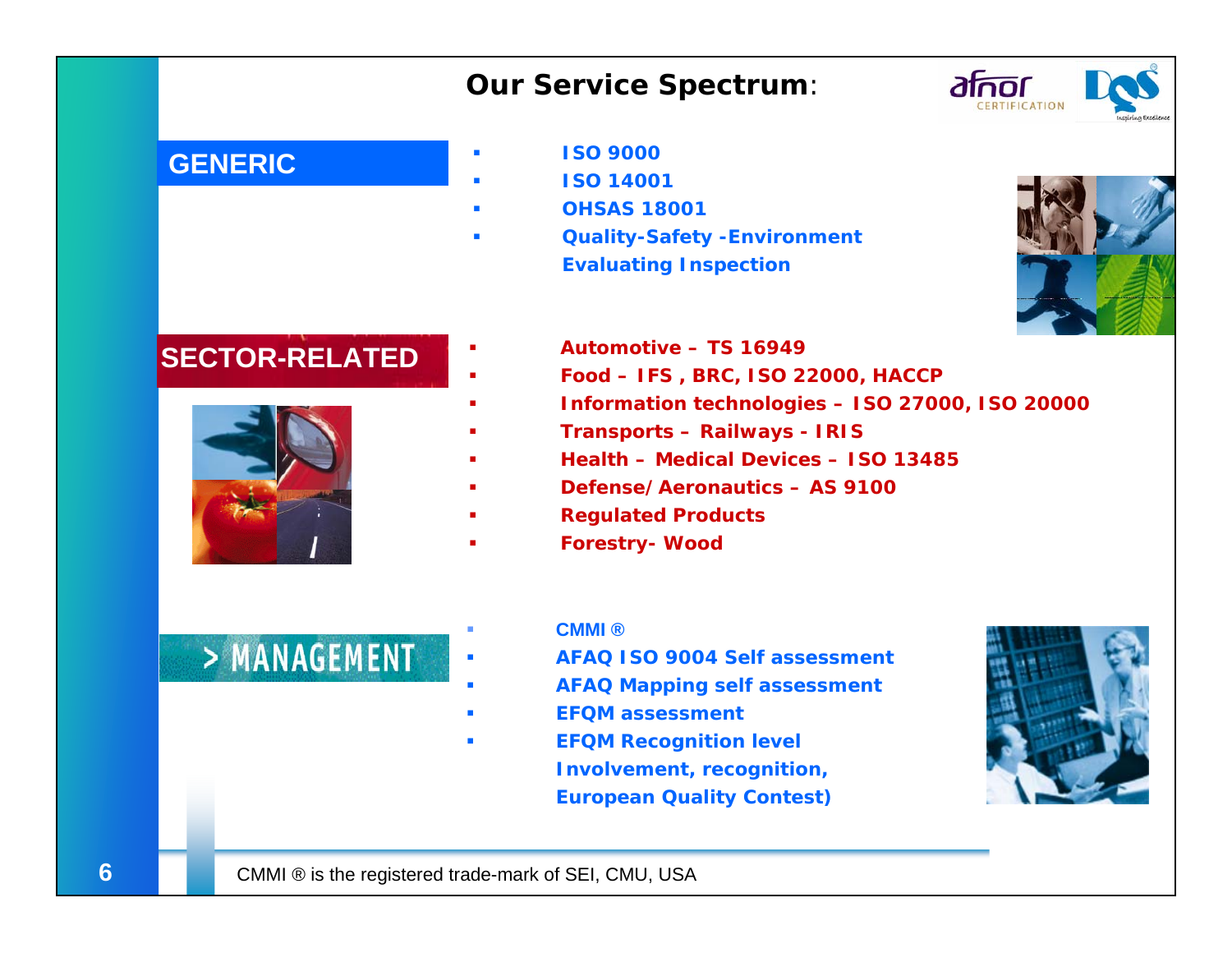#### *Our Service Spectrum:*

Г

г

n



#### **PEOPLE CERTIFICATION**

- -
- 

#### **PRODUCT CERTIFICATION**



**SPECIALISED ASSESSMENTS**

Г

Г

г

Г

Г

- **Third Party Quality, Environment, Safety**
- **Quality internal auditor**
- **Quality System Manager**
	- **Insurance Inspector**



- **Agro-business product :**
	- n **Product Conformance Certification**
	- n **Combined Product and System Certification**
- **Industrial and/or under Directives Product :** 
	- n **Lift**
	- n **Individual Protection Equipments**
	- n **NF Marking**
	- n **CE Marking**

 **AFAQ Engagement de Service® AFAQ Service Confiance®collectivities : QUALIVILLE**® **Internet activity : WEBCERT**® **Hotel : HOTELCERT**® **Health : dentist services**

**Palace : QUALICONGRES**®**…**: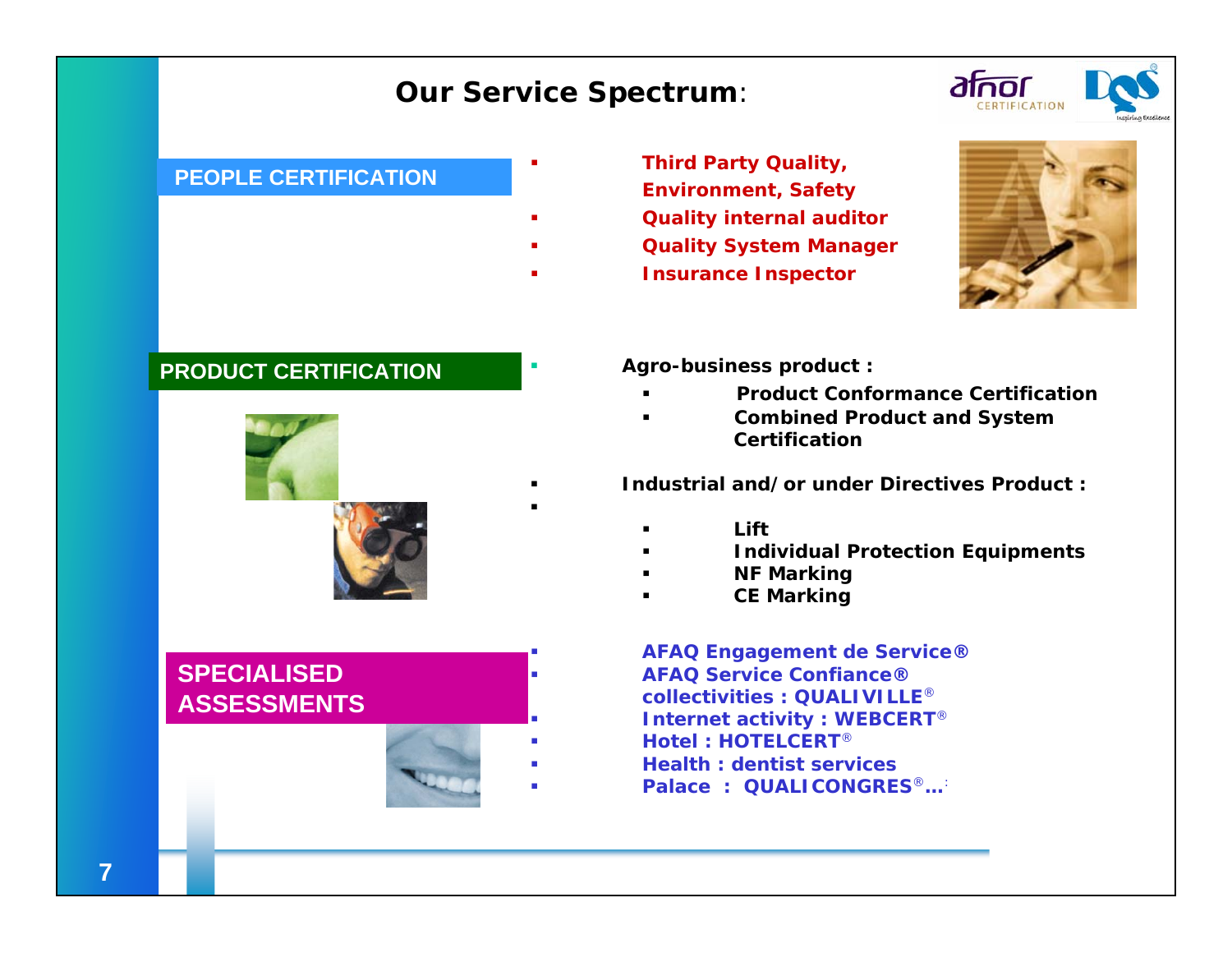

*Our Corpus of Excellence:*

**Over 2000 employees and 27500 experts**

- **65000 sites certified**
- **1300 auditors**
- **30 international subsidiaries**

# **5th world-wideregistrar !**

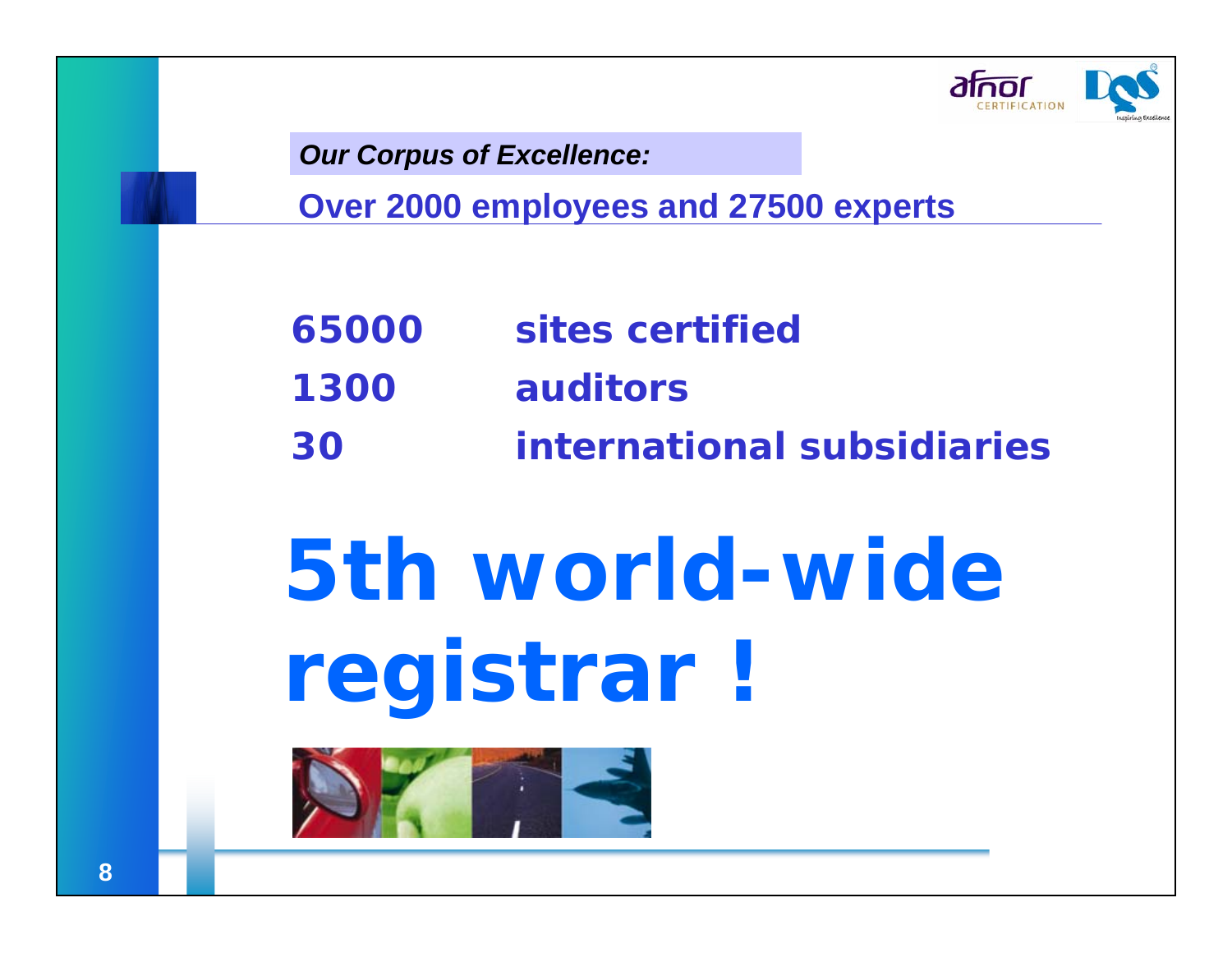